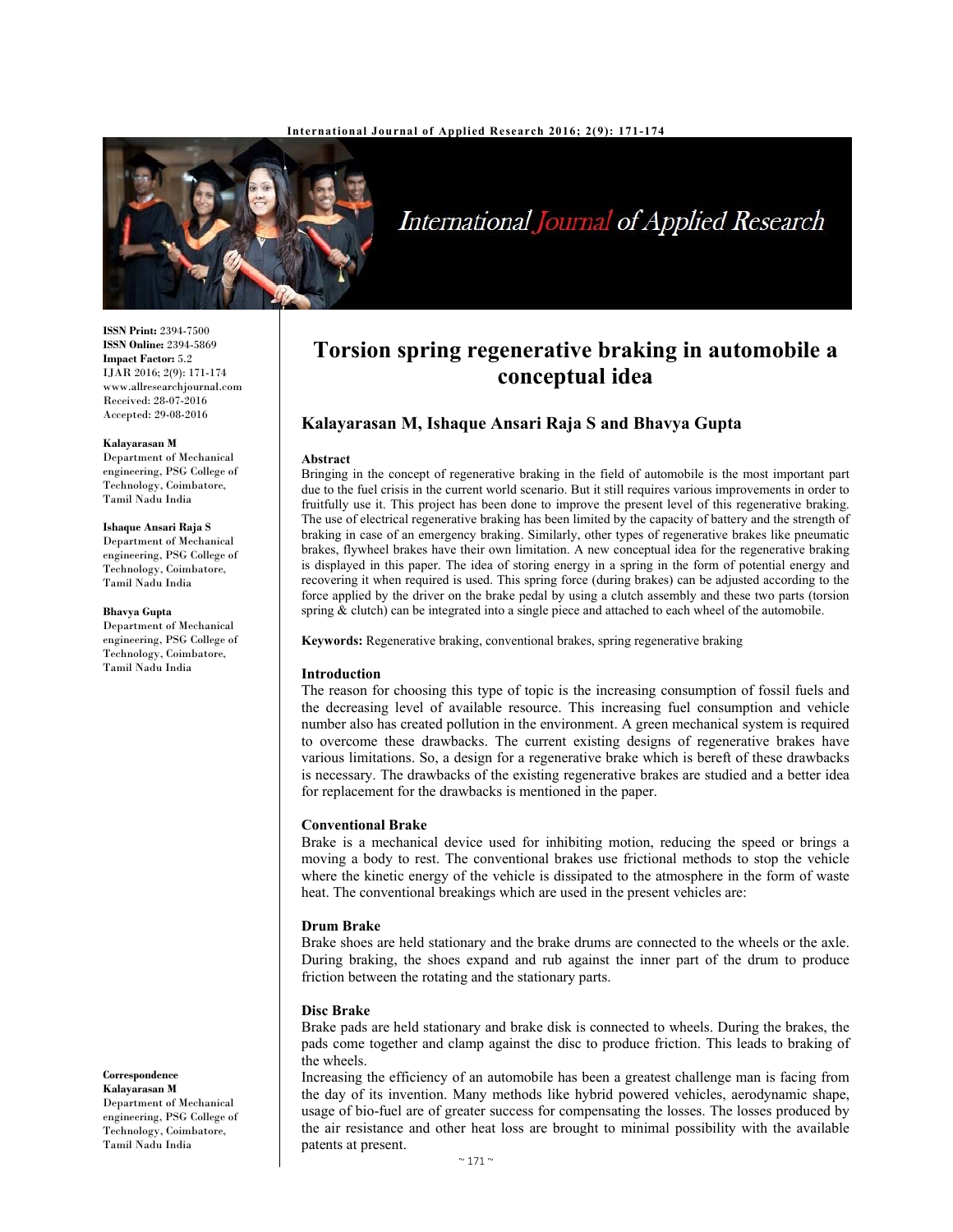But the major loss in the automobile field is observed during the braking where almost all the energy the vehicle has gained for the motion is completely lost in the form of frictional heat from the brakes. Scientists have tried upon new methods, categorized as regenerative braking, to regain the lost energy in the brakes by storing it in any other form of energy and reusing it during the acceleration of the vehicle. But the effective way of fruitful use of it isn't a success till known. The drawbacks of the existing regenerative brakes which are extracted from various statistical analysis papers are exhibited below.

## **Regenerative Brakes**

The present day generation feasible regenerative brakes are discussed below:

#### **Hydraulic Regenerative Braking**

In case of need of faster and stronger brakes, hydraulic braking system is usually preferred. In this mechanism on the application of force on brake pedal piston is pushed forward which in turn exerts force on the brake fluid an incompressible fluid (aka brake fluid) is pushed which exerts force on calipers which in turn exerts force on the brake pads. This causes development of friction and braking. The force exerted can increased by varying the area as the pressure in the fluid remains constant.

In case of hydraulic regenerative breaking the kinetic energy will be stored in the form of pressure energy of the brake fluid.

Here an accumulator acts as an energy storing device which stores the high pressure hydraulic energy. This pressurized fluid is stored into the accumulator which can be used as input to the motor during accelerating mode.

The results as researched by Wojciechowski, P. H. and H. Searl Dunn (1975)  $[8]$  indicate that the average efficiency of energy recovery of hydraulic regenerative braking system is 66%.

Although in the research done by Dr. S. J. Clegg  $(1996)$ <sup>[3]</sup>, the result variation is high, yet it indicates that hydraulic regenerative braking system possesses a high potential of energy recovery.

- Despite having high torque, high amount of energy recovery it has several limitation
- Compressor occupy huge space
- Starting braking power is very less, gradually increase as pressure builds. But, requirement is the opposite of it.
- Requires a separate pneumatic system to extract stored power
- Requires a complicated governor to compensate, hence unpractical
- Hydraulic systems are very noisy, an undesirable feature for most drivers.

#### **Electro-Magnetic regenerative breaking**

The braking system works on the principle of formation of eddy currents in the rotating part. When a current carrying conductor is placed in a magnetic field it creates a reverse magnetic field and the rotational energy is converted to heat energy. Axle or wheels are connected to electro- magnetic rotor part. Stator is kept stationary and an electro-magnet is activated during the application of brakes

In electromagnetic regenerative braking the energy is not dissipated but converted in the form of electrical energy and can be stored in capacitors

This type of braking has several limitations such as

- The braking is not as powerful as frictional braking
- It is not possible to stop the vehicle completely
- By the addition of number of equipment in the braking system, the weight of the vehicle increases considerably
- The braking process is not as simple as in the traditional braking system
- To produce strong magnetic field, this braking requires strong magnets
- The electrical energy produced needs to be stored in batteries which high capacity

## **Flywheel Regenerative Breaking**

In this type of regenerative braking system the kinetic energy of the wheel is stored in flywheel. The weight of the flywheel is generally kept high to be able to store more amount of energy. The flywheel is connected to the axle by the help of clutches during the braking time where the energy gets transferred from the wheels. It loses some of its energy in the form of friction and aerodynamic loses.

As per the tests conducted by Brockbank C., Cross D (2009) [2], at the start of braking the vehicle has a high speed and the flywheel a low speed, giving a certain gear ratio between them. At the end of braking the vehicle has a low speed, and the flywheel a high speed, so the ratio of speeds has changed.

It provides much higher power output and energy efficiency. The increase in efficiency is because there is no conversion of energy from one form to another.

The limitations of this type of braking are -

- Can't be used to bring the vehicle to a complete halt
- Energy can't be stored for a long time
- Flywheel requires high inertia
- Either larger diameter flywheel or heavier flywheel
- Each flywheel to be used requires a clutch
- For efficient use, more number of flywheels are required

#### **Conceptual Idea**

The use of the above mentioned types of regenerative brakes have the main draw-back of losing energy when converted from one form of energy to other during their storage and back to its original form while reusing it during acceleration. Hence, an idea of using a single energy form i.e. mechanical energy alone is put forth here.

#### **Parts**

The parts which form the brakes are torsion spring, a pair of clutch plates and an idler gear mechanism.

#### **Torsion Spring**

The spring chosen depends on the maximum speed attainable by the vehicle and the maximum weight of the vehicle so that the maximum kinetic energy to be obtained by the vehicle can completely store in the spring. The spring material advised for this brake can be spring steel.

The spring wire diameter can be calculated by the maximum shear stress induced on the wire during its maximum twist.

#### **Clutch plates**

This idea of using a clutch plate for engaging and disengaging the brakes is derived from the Tai-Ran Hsu  $(2013)$ <sup>[7]</sup> experiment conducted on flywheel regenerative braking.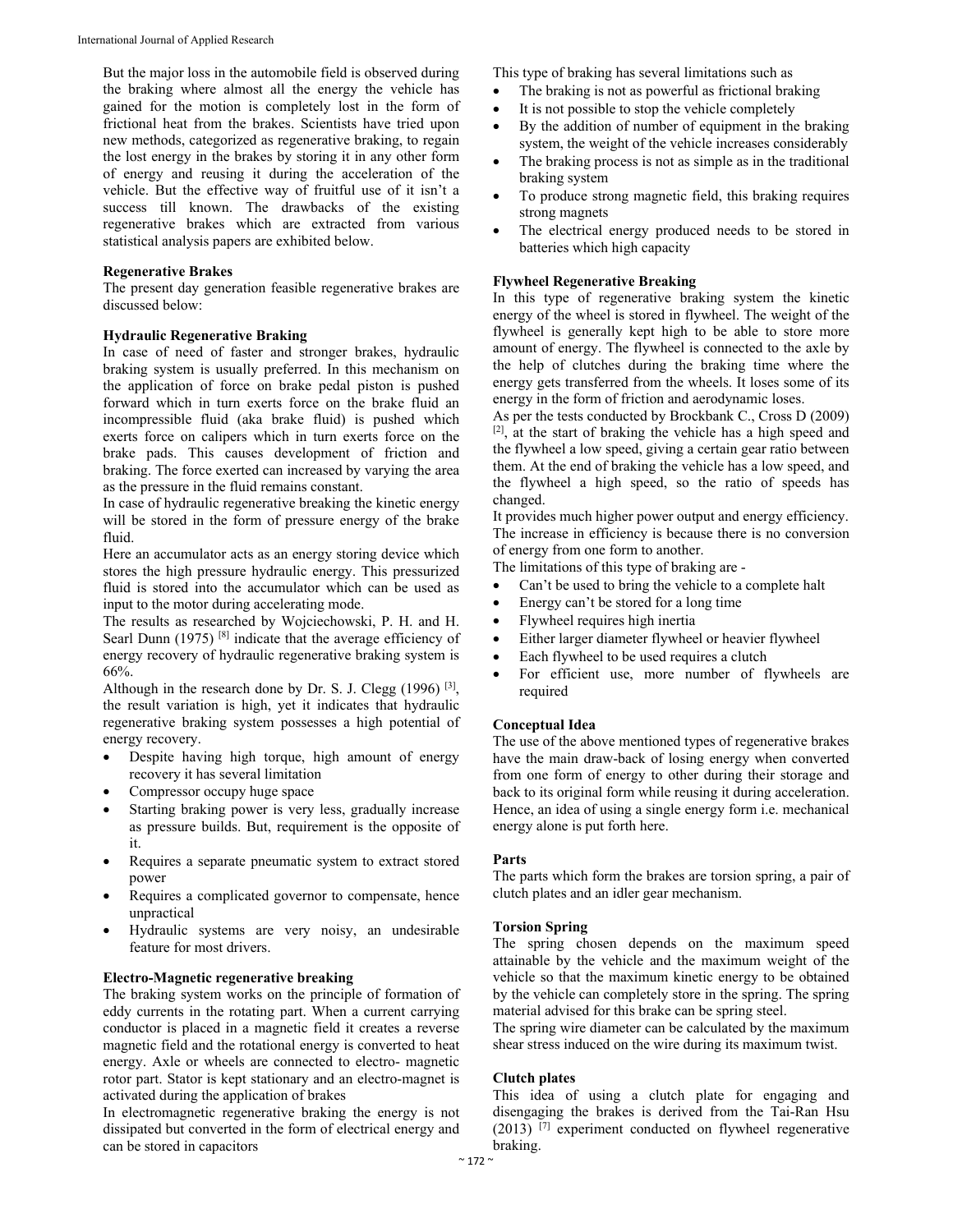A pair of conventional clutch plates along with its diaphragm spring and clutch pedal system is used here.

One of the plates is attached to an end of the torsion spring. The other plate is attached either to the wheel the drive axle of the vehicle. The only difference in this clutch assembly from the conventional type is that they only clamp together when the driver presses the pedal and release when the pedals are released.

#### **Idler gear**

This is used during the power recovery of the spring. The spring after getting twisted, should have a reversed rotation direction. This reversed direction can be converted to forward motion by using an idler gear mechanism.

#### **Assembly**

One end of the spring is attached to the frame (chassis) of the vehicle; the other end is welded with the clutch plate. The dampers are connected to the spring to reduce the possibility of damage as well to increase the energy storing capacity of the spring. The other clutch plate is attached to the axle which is the drive. The clutch is assembled to engage when the pedals are pressed and released when the pedals are released. So, small springs in parallel state are placed in between the plates so that they are always in separation mode when the pedal is not pressed. The hydraulic or the pneumatic systems used for conventional brakes are clamped with this system through a valve. The valve (switch) in turn is connected to the brake pedal and the acceleration pedal which is used for engaging of the clutch. An additional idler gear is also connected with the acceleration pedal.

#### **Assembly Concept Working**

The regenerative braking system is integrated along with conventional braking. When the brake pedals are pressed, the conventional brakes do their usual part of holding down the speed of the wheel. The regenerative brake which is connected to the hydraulic system is also engaged.

As the clutch engages, the spring is twisted by the clutch which in turn is connected to the wheels. Thus, the twisting of the spring reduces the speed of the vehicle. The kinetic energy of the speed gained vehicle is now stored in the form of potential energy into the torsional spring. The clutches now disengage after the braking pedal is released.

Now when the acceleration pedal is pressed, the clutch once again engages with the idler gear mechanism. The energy stored in the spring is transmitted back to the wheels in the forward direction.

## **Governing Equations For designing torsional springs**

$$
\sigma = \frac{32K_b M}{\pi d^3}
$$
\n(1)

$$
\theta = \frac{n! \ln \theta}{El} \tag{2}
$$

$$
\frac{[\sigma]}{\sigma_u} = 0.9\tag{3}
$$

Where,

| $\sigma$ | Induced bending stress      |
|----------|-----------------------------|
| Kь       | is Wahl factor              |
| D        | is wire diameter            |
| $\Theta$ | is Angular deformation      |
| (radian) |                             |
|          | Moment of Inertia           |
| М        | <b>Bending Moment</b>       |
| D        | is mean coil dia. of spring |
| nc       | is number of active turns   |
| $\sigma$ | is design stress            |

## **For design of clutch plates** Transmitted torque

 $(4)$ 

$$
M_t = K_w M_t \tag{5}
$$

 $K_w = k_1 + k_2 + k_3 + k_4$ Number of friction surfaces  $i = m_1 + m_2 - 1$ 

$$
i_{min} = \frac{[M_t]}{2\pi p_a b \mu r_m^2}
$$
\n<sup>(6)</sup>

Allowable Pressure *pa = k pb* Choosing  $p_b$  as 2.75 kgf / cm<sup>2</sup> Diameter of clutch shaft

$$
d = \sqrt[3]{\frac{495000 * kW * k_w}{n [\tau]}}
$$
 (7)

Where,

kWis power n is rpm

*Mp*is transmitted torque kgf cm

*Kw*is factor based on working conditions

*k1*is driver dynamic characteristic factor. It's chosen as 0.5 according to our situation

*k2*is driven shaft dynamic characteristics factor. It's chosen as 1.6

*k3*is wear factor. It's based on maximum rpm. Its value can be chosen 0.43.

*k4*is frequency of operation factor. It's chosen as 2. *m1*is number of driving plates.

*m2*is number of driven plates.

(Both m**1**& m**2** are chosen considering space for the clutch assembly near the wheels) $p_a$  is 0allowable pressure between plates, kgf  $/$  cm<sup>2</sup>

 $p_b$  is basic pressure, kgf / cm<sup>2</sup>

Is speed factor. It's chosen according to speed at the Maximum radius of the clutch plate.

$$
\frac{r_{max}+r_{min}}{2}
$$

*rm* mean radius, cm

µ is coefficient of friction.